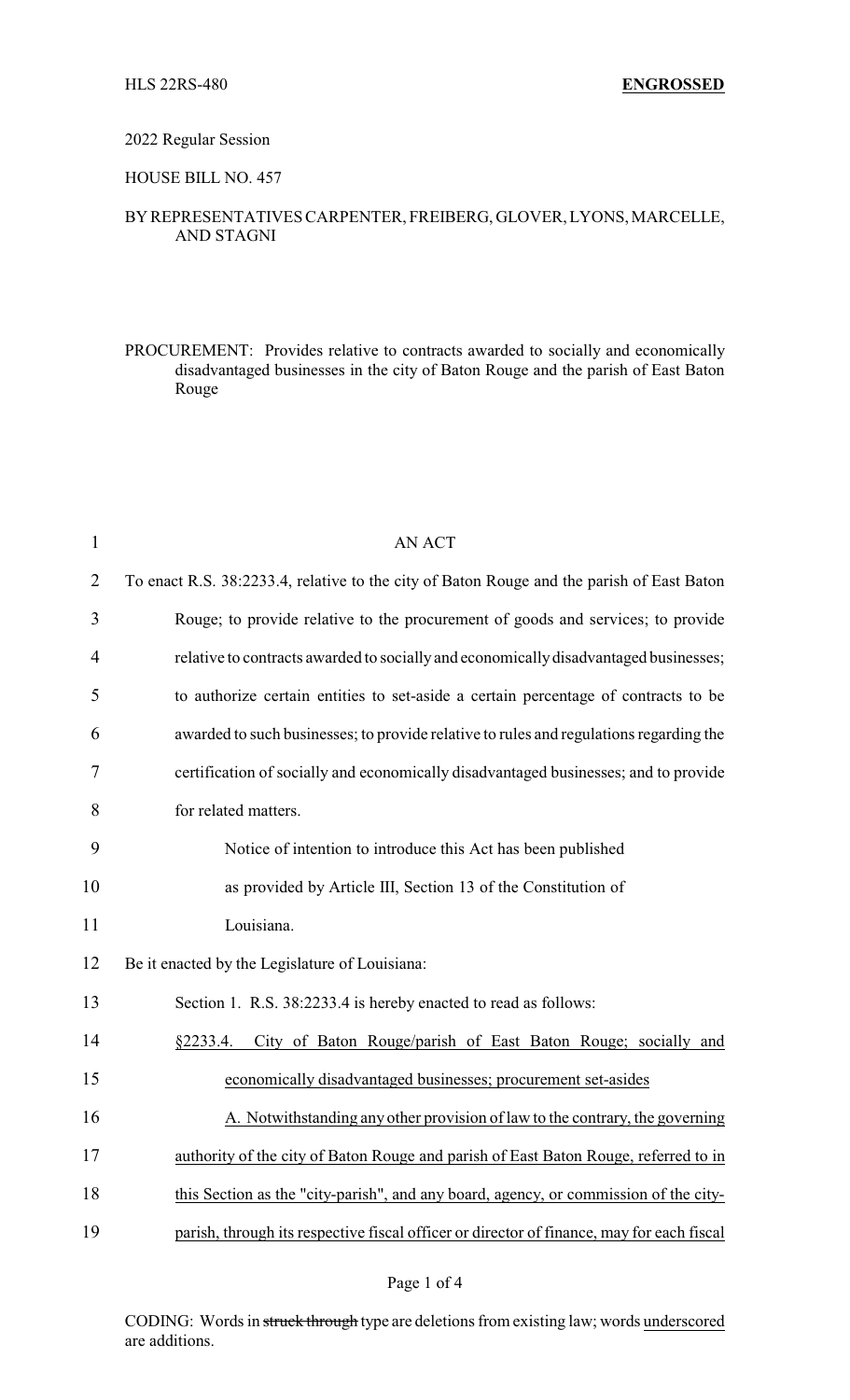year designate and set aside for awarding to socially and economicallydisadvantaged businesses an amount not less than ten percent of the value of anticipated local procurement of goods and services, including construction or doing of any public work, including alteration or repair. However, should the governing authority of the city-parish or any board, agency, or commission of the city-parish choose to set aside a greater amount, then nothing in this Section shall be construed to prohibit such set-aside levels above ten percent. B. The procurement set-aside as provided by Subsection A of this Section may be divided into contract award units of economically feasible production runs in order to facilitate offers or bids from socially and economically disadvantaged businesses. In making the annual designation of procurement set-asides, an attempt may be made to vary the included procurements so that a variety of goods and services, including construction or doing of any public work, including alteration or repair produced by different socially and economically disadvantaged businesses may be set aside each year. The failure to set aside particular procurements shall not be considered to prohibit or discourage socially and economically disadvantaged

 businesses from seeking the procurement award through the normal solicitation and 18 bidding processes.

 C.(1)(a) The governing authority of the city-parish shall adopt rules and regulations to implement the provisions of this Section. Such rules and regulations shall include procedures regarding the certification of socially and economically disadvantaged businesses. The procedure for determination of eligibility may include self-certification by a business if the governing authority retains the ability to verify a self-certification.

 (b) No business shall be awarded a contract pursuant to the provisions of this Section unless it has met the certification requirements established by the governing authority of the city-parish.

 (2) The rules and regulations adopted by the governing authority may also provide for the establishment of a contract procedure for the awarding of contracts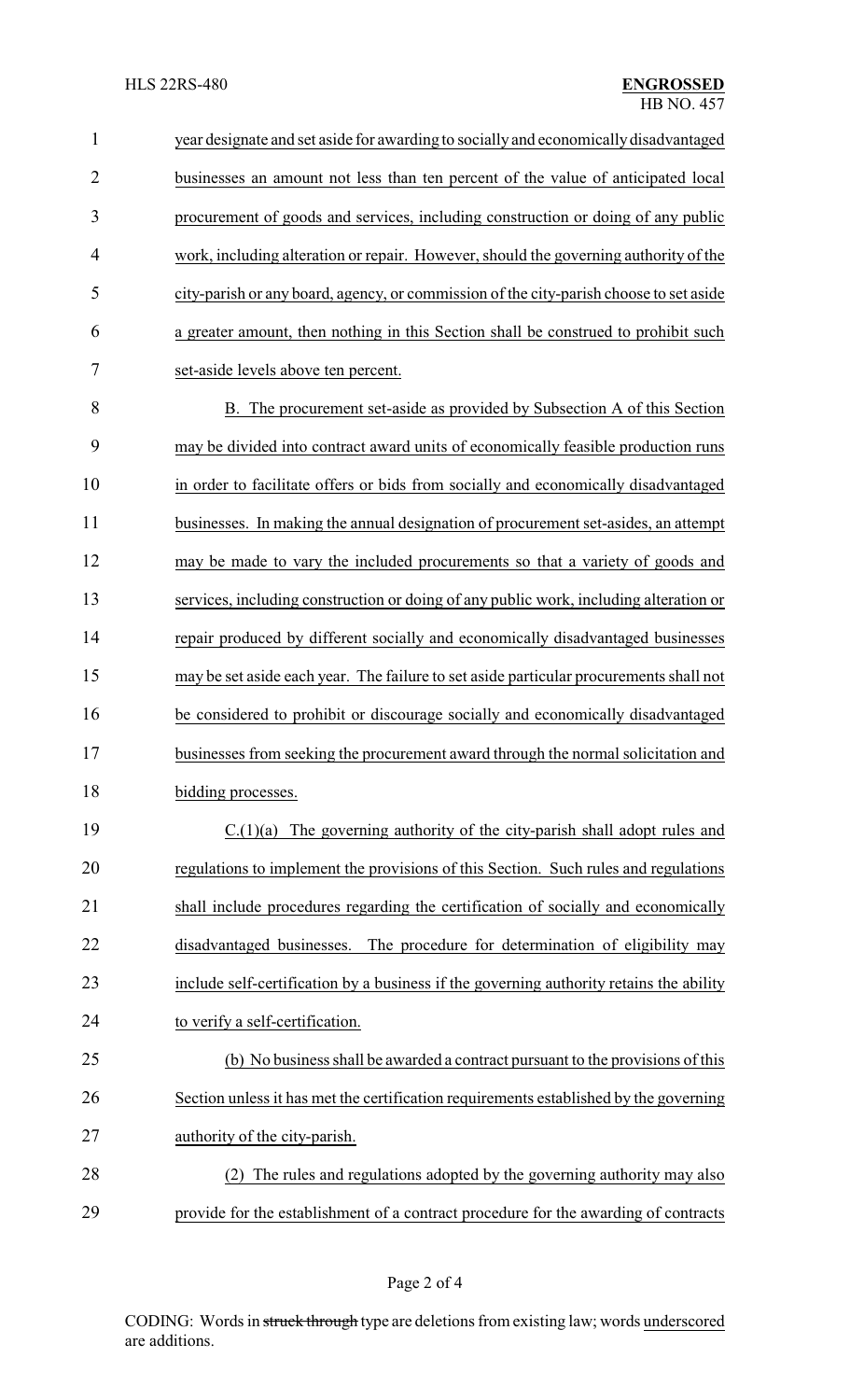| $\mathbf{1}$   | pursuant to this Section. The governing authority may adopt a requirement that the     |
|----------------|----------------------------------------------------------------------------------------|
| $\overline{2}$ | prime contractor award a certain percentage of the total dollar bid to socially and    |
| 3              | economically disadvantaged subcontractors. This requirement may be waived if the       |
| 4              | prime contractor, after a good faith effort, is unable to comply with the requirement. |
| 5              | D. If the governing authority of the city-parish, or any board, agency, or             |
| 6              | commission of the city-parish, is unable to award all of its procurement set-asides    |
| 7              | to socially and economically disadvantaged businesses, then the balance of the         |
| 8              | procurement set-asides shall be awarded to other businesses in accordance with         |
| 9              | existing solicitation, bid evaluations, and contract award provisions otherwise        |
| 10             | provided by law.                                                                       |
| 11             | E. All laws and rules pertaining to solicitations, bid evaluations, contract           |
| 12             | awards, and other procurement matters shall apply to procurements set-aside for        |
| 13             | socially and economically disadvantaged businesses as provided in this Section. If     |
| 14             | a conflict exists with the provisions of this Section, the provisions of this Section  |
| 15             | shall govern.                                                                          |
|                |                                                                                        |

# DIGEST

The digest printed below was prepared by House Legislative Services. It constitutes no part of the legislative instrument. The keyword, one-liner, abstract, and digest do not constitute part of the law or proof or indicia of legislative intent. [R.S. 1:13(B) and 24:177(E)]

| HB 457 Engrossed | 2022 Regular Session | Carpenter |
|------------------|----------------------|-----------|
|                  |                      |           |

**Abstract:** Authorizes the governing authority of the city of Baton Rouge and the parish of East Baton Rouge to set-aside a certain percentage of contracts for goods and services, including construction, to be awarded to socially and economically disadvantaged businesses.

Present law generally authorizes every political subdivision in the state, through its respective fiscal officer or director of finance, to designate and set aside each fiscal year for awarding to minority businesses, an amount up to 10% of the value of anticipated local procurement of goods and services including construction. Provides that nothing in present law should be construed to prohibit the governing authority from setting aside an amount greater than 10%. Provides for eligibility and certification requirements.

Proposed law retains present law.

Present law provides an exception for the city of Shreveport and any board, agency, or commission of that city. Authorizes the entities to designate and set aside each fiscal year not less than 10% of the value of local procurement of goods and services including construction for awarding to economicallydisadvantaged businesses. Provides for eligibility and certification requirements.

### Page 3 of 4

CODING: Words in struck through type are deletions from existing law; words underscored are additions.